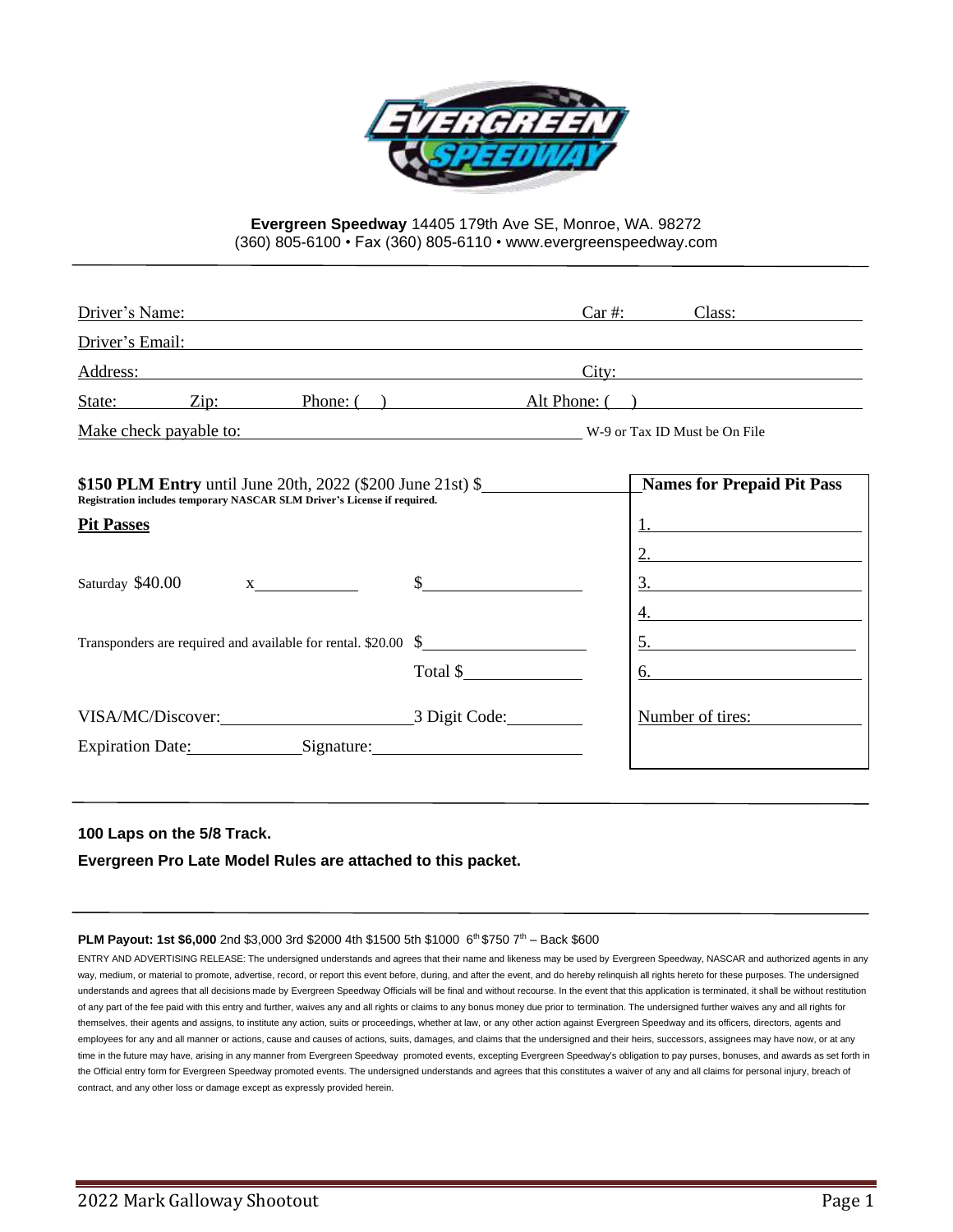| <b>Announcer Card</b>                                                                                                                                                                                                          |                                                                                  |
|--------------------------------------------------------------------------------------------------------------------------------------------------------------------------------------------------------------------------------|----------------------------------------------------------------------------------|
| Driver: Note that the contract of the contract of the contract of the contract of the contract of the contract of the contract of the contract of the contract of the contract of the contract of the contract of the contract | _Hometown:__________________________                                             |
|                                                                                                                                                                                                                                | <u>Chassis: __________________________</u>                                       |
|                                                                                                                                                                                                                                | Profession:_________________________________Crew Chief:_________________________ |
| <b>Title Sponsors:</b>                                                                                                                                                                                                         |                                                                                  |
|                                                                                                                                                                                                                                |                                                                                  |
| 2.                                                                                                                                                                                                                             |                                                                                  |
| <b>Associate Sponsors:</b>                                                                                                                                                                                                     |                                                                                  |
|                                                                                                                                                                                                                                |                                                                                  |
| 2.                                                                                                                                                                                                                             |                                                                                  |
| 3.                                                                                                                                                                                                                             |                                                                                  |
| <u>4. _______________________________</u>                                                                                                                                                                                      |                                                                                  |
| <b>Racing Accomplishments:</b>                                                                                                                                                                                                 |                                                                                  |
|                                                                                                                                                                                                                                |                                                                                  |
| 2.                                                                                                                                                                                                                             |                                                                                  |
| 3.                                                                                                                                                                                                                             |                                                                                  |
| 4.                                                                                                                                                                                                                             |                                                                                  |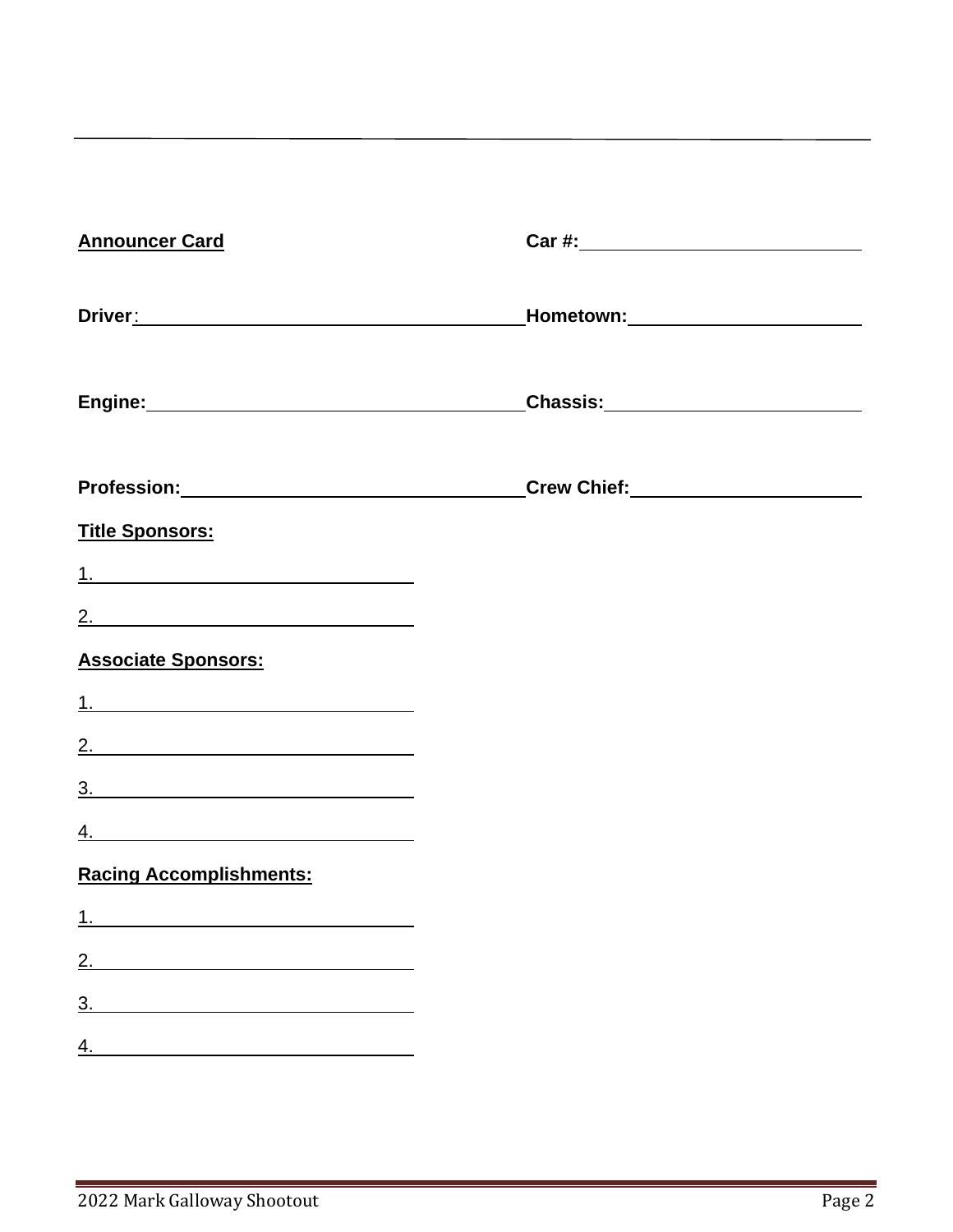# **Schedule**

## **Saturday, June 25th**

|               |                   | Mini Stock, Street Stock, Legend A-Main<br>Pro Late Model Main Event | 30 Laps each<br>100 Laps |  |
|---------------|-------------------|----------------------------------------------------------------------|--------------------------|--|
| Legend B-Main |                   |                                                                      | (20 laps if needed)      |  |
|               |                   | Main Events - Vintage Mods                                           | 30 Laps                  |  |
|               |                   | <b>Finish Heat Races</b>                                             |                          |  |
|               | $5:00$ pm         | <b>Opening Ceremonies</b>                                            |                          |  |
|               | $4:30$ pm         | Heat Races- Vintage Mods, Mini, Legend, Street,                      | 8 Laps                   |  |
|               |                   | Pro Late Models                                                      | 2 Laps                   |  |
|               |                   | <b>Street Stocks</b>                                                 | 2 Laps                   |  |
|               |                   | Legends                                                              | 1 Lap                    |  |
|               |                   | Mini Stocks                                                          | 2 Lap                    |  |
|               |                   | Vintage Mods                                                         | 1 Lap                    |  |
|               | $2:30$ pm         | Qualifying                                                           |                          |  |
|               | $2:30$ pm         | <b>PLM Qualifying Tech Opens</b>                                     |                          |  |
|               | $2:30$ pm         | <b>Track Cold</b>                                                    |                          |  |
|               | $2:15$ pm         | <b>Street Stock Practice</b>                                         |                          |  |
|               | $2:00$ pm         | <b>Legend Practice</b>                                               |                          |  |
|               | $1:30$ pm         | Pro Late Model Practice                                              |                          |  |
|               | $1:15$ pm         | Mini Stock Practice                                                  |                          |  |
|               | $1:00$ pm         | PLM race tires released.                                             |                          |  |
|               | $1:00$ pm         | Vintage Mods Practice                                                |                          |  |
|               | 12:30 pm          | Pro Late Model Practice                                              |                          |  |
|               | 12:15 pm          | <b>Street Stock Practice</b>                                         |                          |  |
|               | <b>Noon</b>       | <b>Legend Practice</b>                                               |                          |  |
|               | $11:45$ am        | Mini Stock Practice                                                  |                          |  |
|               | 11:30 am          | Vintage Mod Practice.                                                |                          |  |
|               | $11:15$ am        | Pro Late Model Drivers & Spotters Meeting. Qualifying order draw.    |                          |  |
|               | $9:00$ am         | Back gate opens.                                                     |                          |  |
|               | $8:00 \text{ am}$ | Registration open.                                                   |                          |  |

**TENTATIVE SCHEDULE – ABOVE EVENTS SUBJECT TO CHANGE**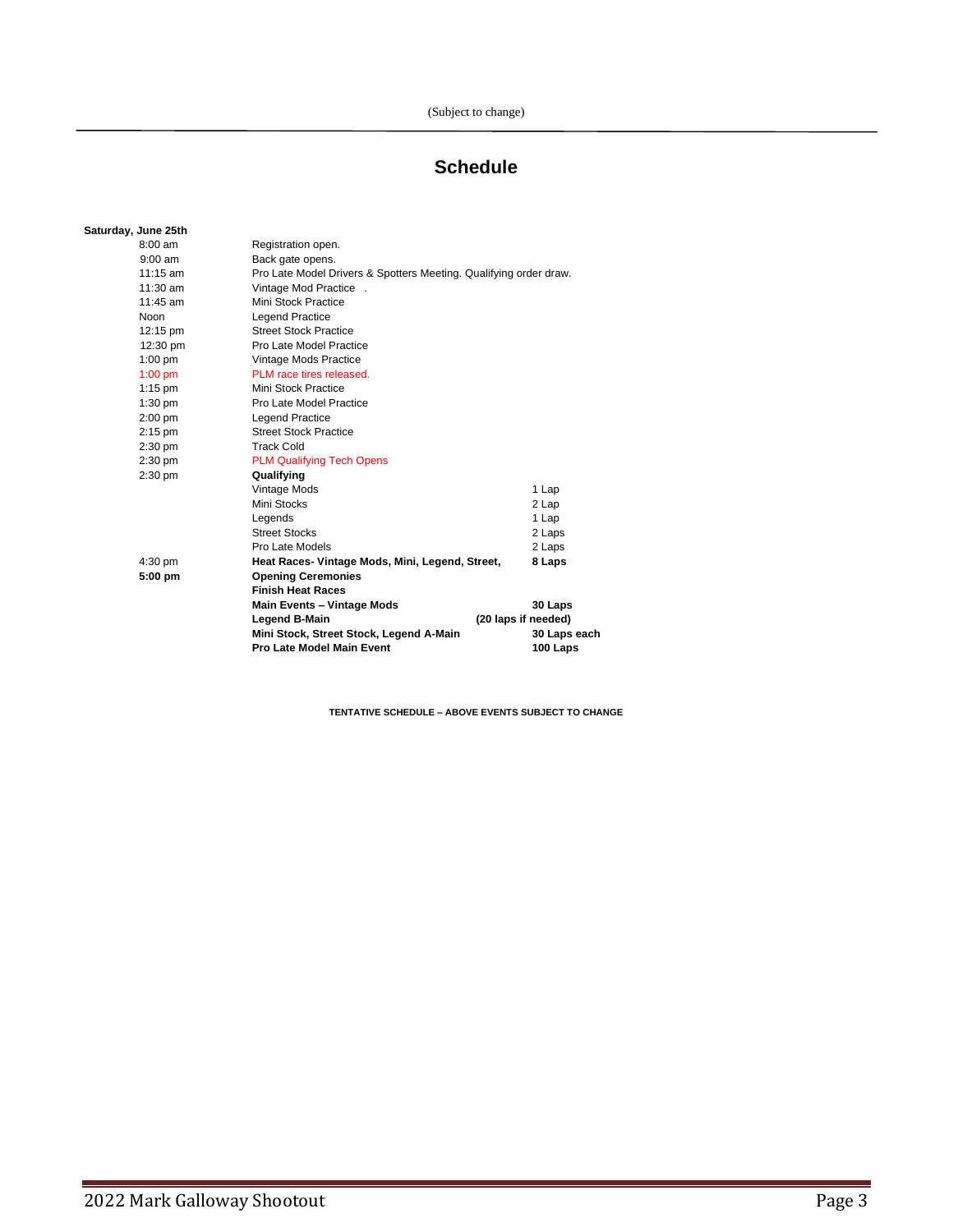# *2022 Mark Galloway Shootout PLM Rules*

## ❖ **BODIES**

- ➢ 2004 through current model year Chevrolet, Ford, Dodge and Toyota ABC bodies are allowed.
	- Must be stock appearing and mounted in accordance with the most current ABC rule book. Professional appearance required. No flaring, shaping or contour modifications of body, nose or skirting allowed. No belly pans or streamlining. No down force bodies.
	- The ABC "A" measurement shall be 11<sup>1/2</sup>" minimum. Minimum length allowed for the nose, measured from the bottom, leading edge at center up to the hood seam is 20". Maximum flare at wheel opening in front of front wheels (Q) is 81" and opening **must** be cut 90º to the ground.
	- Roof height 47" minimum measured 10" back from the top center of the windshield.
	- Rear quarter panel height 34½" maximum.
	- Rear spoiler 6.5" x 60" maximum. Must be clear Lexan.
	- Roof rails are permitted with a maximum of 1" lip. No other vertical rails allowed. No rear window rails.
	- The officials reserve the right to add weight to nonconforming body measurements.
- ➢ The 2019 Five Star New Late Model Body is Approved.
	- Body must use only Five Star components designed for this body.
	- Body must be mounted per Five Star Specifications.
	- All body measurements are listed in the photo on page 12 of this rule package and are also available from Five Star.
	- All three nose variations are approved (Ford, Chevrolet, & Toyota).
	- These bodies must be mounted and maintained to all template tolerances and given measurements advertised by Five Star.
	- No roof rails or other vertical rails will be allowed.
	- AR Revolution body is allowed with a 50lb weight penalty on the 3/8 track and a 100lb weight penalty on the 5/8 track

## ❖ **BASE WEIGHT WITH DRIVER. See engine specific requirements listed under the next section.**

- ➢ **2700 lbs** 
	- **GM 602 (part number 88869602) with factory seals. 6200 RPM Rev Chip Max**
	- **604 crate engine. Factory GM Seals Only (part number 88869604) or as allowed below. 6400 RPM Rev Chip Max**
- ➢ **2725 lbs.** 
	- **Ford M-6007-D347SR crate engine. 6400 RPM Rev Chip max. Factory Sealed**
	- **No Modifications allowed.**
- ➢ **2775 lbs.**
	- **Factory Sealed CT525**
- ➢ **2800 lbs.** 
	- **"Open" Wet Sump Engine**
	- Unsealed or non-compliant GM 604 crate.
- ➢ **2850 lbs.**
	- **NW Brodix Spec Head**
	- Tour Legal 9:1 with Tour Legal 390 Carb
	- **Cast Iron Head**
	- **SEAL Engine (Hamner/McGunegill) Package**

## ❖ **ENGINES**

- ➢ **GM 604 CRATE ENGINES. 2700 lbs. 58% max left side weight at all times. 6400 Max RPM.**
	- GM factory sealed crate engine PN 88869604
	- GM 6<sup>3</sup>/4" harmonic balancer allowed. GM PN 12551537
	- No other modifications or parts are allowed
	- Maximum 2-inch engine setback allowed. Measured from the center of the forward most spark plug hole to the center of the upper ball joint on the same side.
	- Crank height is a minimum of 11" from center of the crank to the ground.
	- One MSD 6al ,GM 10037378 ignition box or FAST (Crane) PN 6000-6701
	- If any seals are deemed broken through no fault of the team, the component(s) must be re-inspected, and a new seal will be provided with no penalty.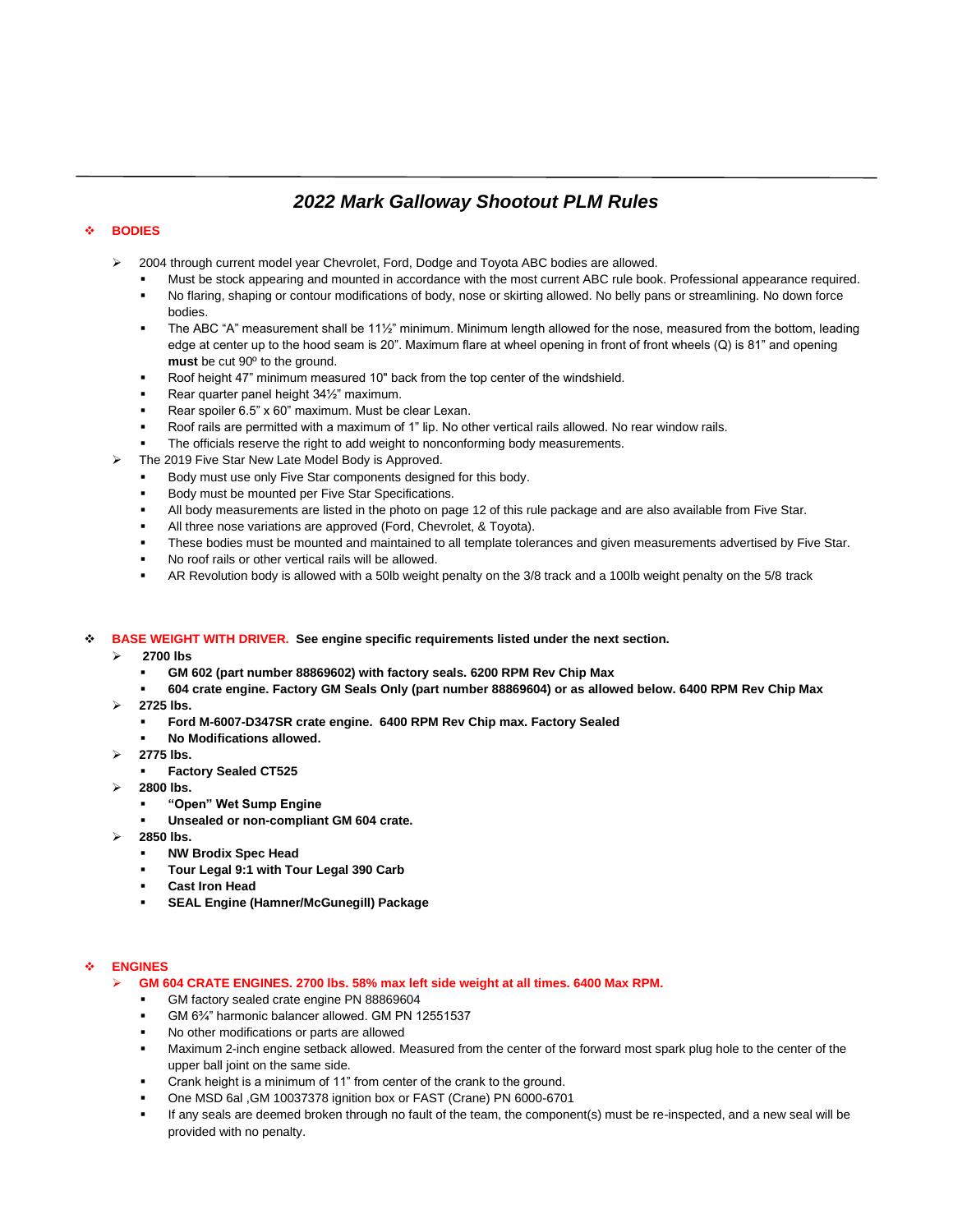- Counterfeit seals will cause the engine to be confiscated, loss of all points accumulated up to that point in the season, a vear suspension and a \$2500 fine. Infraction is subject to additional appropriate penalties and suspensions.
- The 650 CFM Holley carburetor PN 80541-1 or 2 is mandatory. The carburetor and any carburetor components including boosters, throttle plates, throttle shafts, throttle bodies, metering blocks, etc. must remain stock in appearance and match all factory dimensions. Only Holley replacement and/or service parts will be permitted in carburetor rework. Must pass all BLP Box Stock Gauges and visual inspection. Each carburetor booster should be secured by a small amount of epoxy or a steel wire not less than .025" in diameter. See diagram 1**.**
- One single carburetor spacer allowed, 1" thick maximum. Open or four-hole spacer OK. The inside hole(s) must be straight cut with no taper or bevel. One paper gasket per side with a maximum thickness of .065 each.

#### ➢ **GM 602 CRATE ENGINES. 2700 lbs. 58% max left side weight at all times. 6200 Max RPM.**

- GM factory Sealed Crate Engine PN 88869602.
- No modifications are allowed
- Maximum 6-inch engine setback allowed. Measured from the center of the forward most spark plug hole to the center of the upper ball joint on the same side.
- Crank height is a minimum of 11" from center of the crank to the ground.
- One MSD 6al or GM 10037378 ignition box
- If any seals are deemed broken through no fault of the team, the component(s) must be re-inspected, and a new seal will be provided with no penalty.
- Counterfeit seals will cause the engine to be confiscated, loss of all points accumulated up to that point in the season, a year suspension and a \$2500 fine. Infraction is subject to additional appropriate penalties and suspensions.
- Any gauge legal Holley 650 CFM Carburetor. Must pass all BLP Box Stock Gauges and visual inspection. Each carburetor booster should be secured by a small amount of epoxy or a steel wire not less than .025" in diameter. See diagram 1**.**
- One single carburetor spacer allowed, 1" thick maximum. Open or four-hole spacer OK. The inside hole(s) must be straight cut with no taper or bevel. One paper gasket per side with a maximum thickness of .065 each.

#### ➢ **"OPEN" & SEALED DRY SUMP ENGINES. 2850 lbs. 58% max left side weight at all times. Must run All Star "Governor" with a maximum insert of 1.30 inches**

- Cast Iron Blocks Only
- **■** Maximum 2-inch engine setback allowed for Chevy. 4-inch max for Ford and Mopar. Measured from the center of the forward most spark plug hole to the center of the upper ball joint on the same side
- Ignition System: Limited to one ignition amplifier box GM PN 10037378, MSD 6AL or FAST (Crane) Ignition PN 6000-6701. Must have weather pack connectors as supplied by manufacturer. All components must be located on right side of driver compartment and out of reach of driver.
- Distributor type ignition only in stock location allowed. No magnetos allowed.
- Crank height is a minimum of 10" from center of the crank to the ground.
- Mechanical fuel pumps only. No electric pumps allowed
- All Star Performance #26060 or #26180 adjustable base plate mandatory. Inserts must be All Star brand and sold specifically to be used with this plate.
- Any Holley carburetor is permitted with a maximum base plate hole diameter of 1 11/16". Each carburetor booster should be secured by a small amount of epoxy or a steel wire not less than .025" in diameter. See diagram 1.

#### ➢ **GM CT525 LS3 CIRCLE TRACK CRATE ENGINE. 2775 lbs. 58% max left side weight at all times. 7200 Max RPM. Must run All Star "Governor" with a maximum insert of 1.30 inches**

- GM factory sealed crate engine PN 19331563
- No modifications are allowed
- Ignition controller MSD 6014CT, 7200 RPM max. Must be mounted on right side of car out of the reach of the driver. All wires must remain uncut or spliced and on top of dash in clear view
- Belt Driven or Electric Fuel Pump allowed. Electric pumps must be wired with an oil pressure safety switch to ensure fuel pump will shut off when engine is not running.
- Maximum 2-inch engine setback allowed. Measured from the center of the forward most spark plug hole to the center of the upper ball joint on the same side.
- Crank height is a minimum of 11" from center of the crank to the ground.
- All Star Performance #26060 or #26180 adjustable base plate mandatory. Inserts must be All Star brand and sold specifically to be used with this plate.
- Any Holley carburetor is permitted with a maximum base plate hole diameter of 1 11/16". Each carburetor booster should be secured by a small amount of epoxy or a steel wire not less than .025" in diameter. See diagram 1.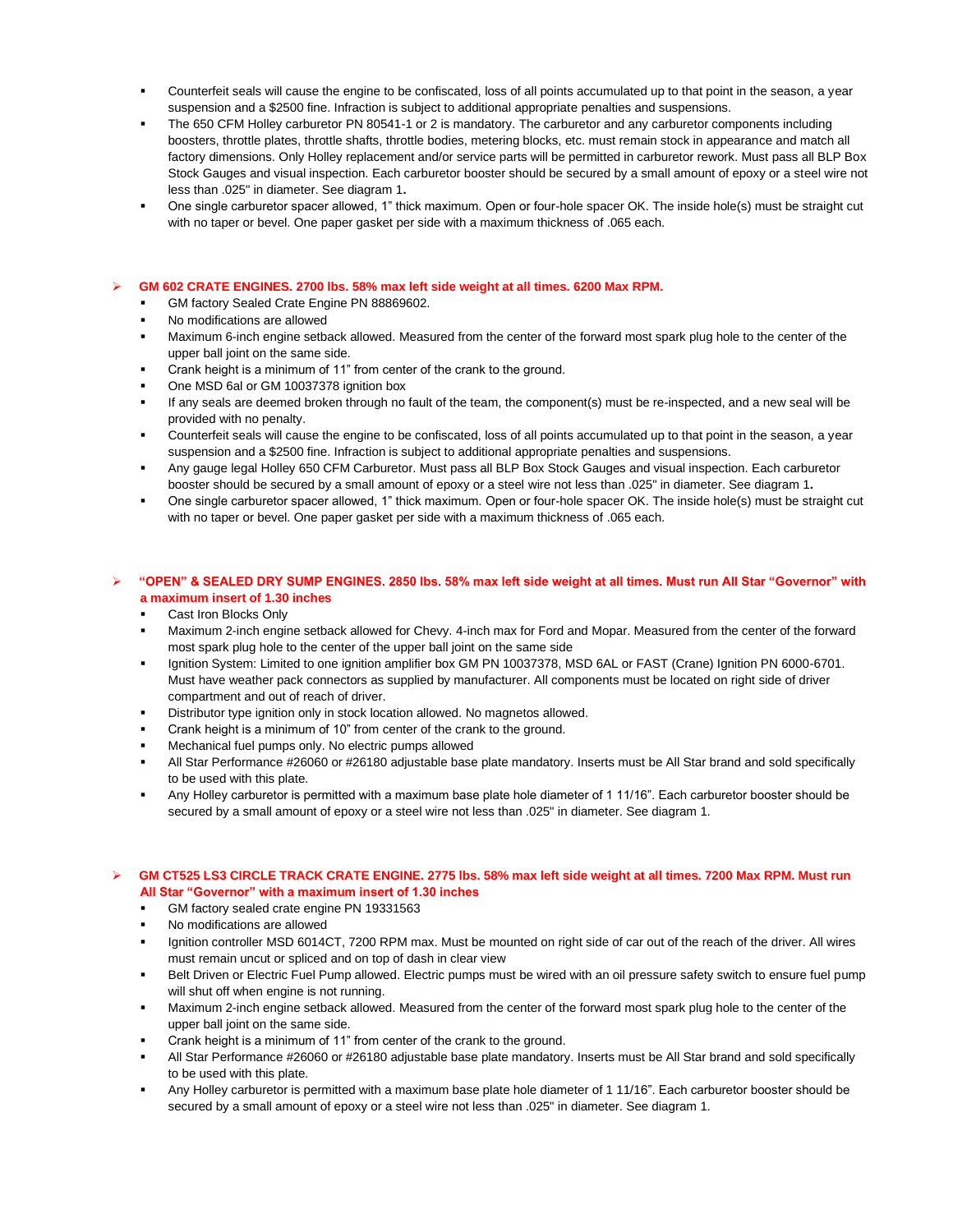#### ➢ **FORD M-6007-D347SR 2725 lbs. 58% max left side weight at all times. 6400 Max RPM**

- Factory sealed M-6007-D347SR is the only approved configuration. M-6007-D347SR7 is not approved for competition.
- No modifications allowed.
- Crank height is a minimum of 11" from center of the crank to the ground.
- Ignition System: Limited to one ignition amplifier box GM PN 10037378, MSD 6AL or FAST (Crane) Ignition PN 6000-6701. Must have weather pack connectors as supplied by manufacturer. All components must be located on right side of driver compartment and out of reach of driver.
- No carburetor spacer allowed.
- The 650 CFM Holley carburetor PN 80541-1 or 2 is mandatory. The carburetor and any carburetor components including boosters, throttle plates, throttle shafts, throttle bodies, metering blocks, etc. must remain stock in appearance and match all factory dimensions. Only Holley replacement and/or service parts will be permitted in carburetor rework. Must pass all BLP Box Stock Gauges and visual inspection. Each carburetor booster should be secured by a small amount of epoxy or a steel wire not less than .025" in diameter. See diagram 1.
- Counterfeit seals will cause the engine to be confiscated, loss of all points accumulated up to that point in the season, a year suspension and a \$2500 fine. Infraction is subject to additional appropriate penalties and suspensions.

#### ➢ **"Open" Wet Sump 2800 lbs. 58% max left side weight at all times. 7200 Max RPM. Must run All Star "Governor" with a maximum insert of 1.30 inches**

- Cast Iron Blocks Only
- Maximum 2-inch engine setback allowed for Chevy. 4-inch max for Ford and Mopar. Measured from the center of the forward most spark plug hole to the center of the upper ball joint on the same side
- Ignition System: Limited to one ignition amplifier box GM PN 10037378, MSD 6AL or FAST (Crane) Ignition PN 6000-6701. Must have weather pack connectors as supplied by manufacturer. All components must be located on right side of driver compartment and out of reach of driver.
- Distributor type ignition only in stock location allowed. No magnetos allowed.
- Crank height is a minimum of 11" from center of the crank to the ground.
- Mechanical fuel pumps only. No electric pumps allowed
- All Star Performance #26060 or #26180 adjustable base plate mandatory. Inserts must be All Star brand and sold specifically to be used with this plate.
- Any Holley carburetor is permitted with a maximum base plate hole diameter of 1 11/16". Each carburetor booster should be secured by a small amount of epoxy or a steel wire not less than .025" in diameter. See diagram 1.

#### ❖ **DRIVETRAIN**

- ➢ Transmissions are subject to approval. A minimum two forward gears and one reverse required. Quick change and automatic transmissions are not permitted.
- ➢ Minimum 5½" clutch diameter. Multiple disc clutches allowed. Only magnetic steel discs and pressure plates are allowed. Clutch cover and housing may be aluminum or steel.
- $\triangleright$  Drive lines must be steel or aluminum only. No carbon fiber. Must be painted white or silver. 2½" Min. dia.
- ➢ No traction control devices of any kind will be permitted, electronic or otherwise. Use of traction control will be cause for immediate disqualification, fine and suspension.

#### ❖ **REAR END**

- ➢ Ford 9" floater or quick-change rear end required. Steel or aluminum axle tubes are allowed.
- ➢ Axles must be steel.

#### ❖ **SUSPENSION, WHEELBASE & BRAKES**

- ➢ All coil springs must be heavy duty steel, must be 2½" minimum OD for coil over cars and 5" minimum OD for big spring cars. Coil over front, big spring rear OK.
- ➢ Steel spindles or approved Coleman spindles only.
- ➢ Independent rear suspension is not allowed.
- ➢ One-piece trailing arms only. No spring loaded or dampened trailing arms. Truck arms OK.
- $\triangleright$  Multiple 3<sup>rd</sup> links allowed. Torque absorber OK, no shocks.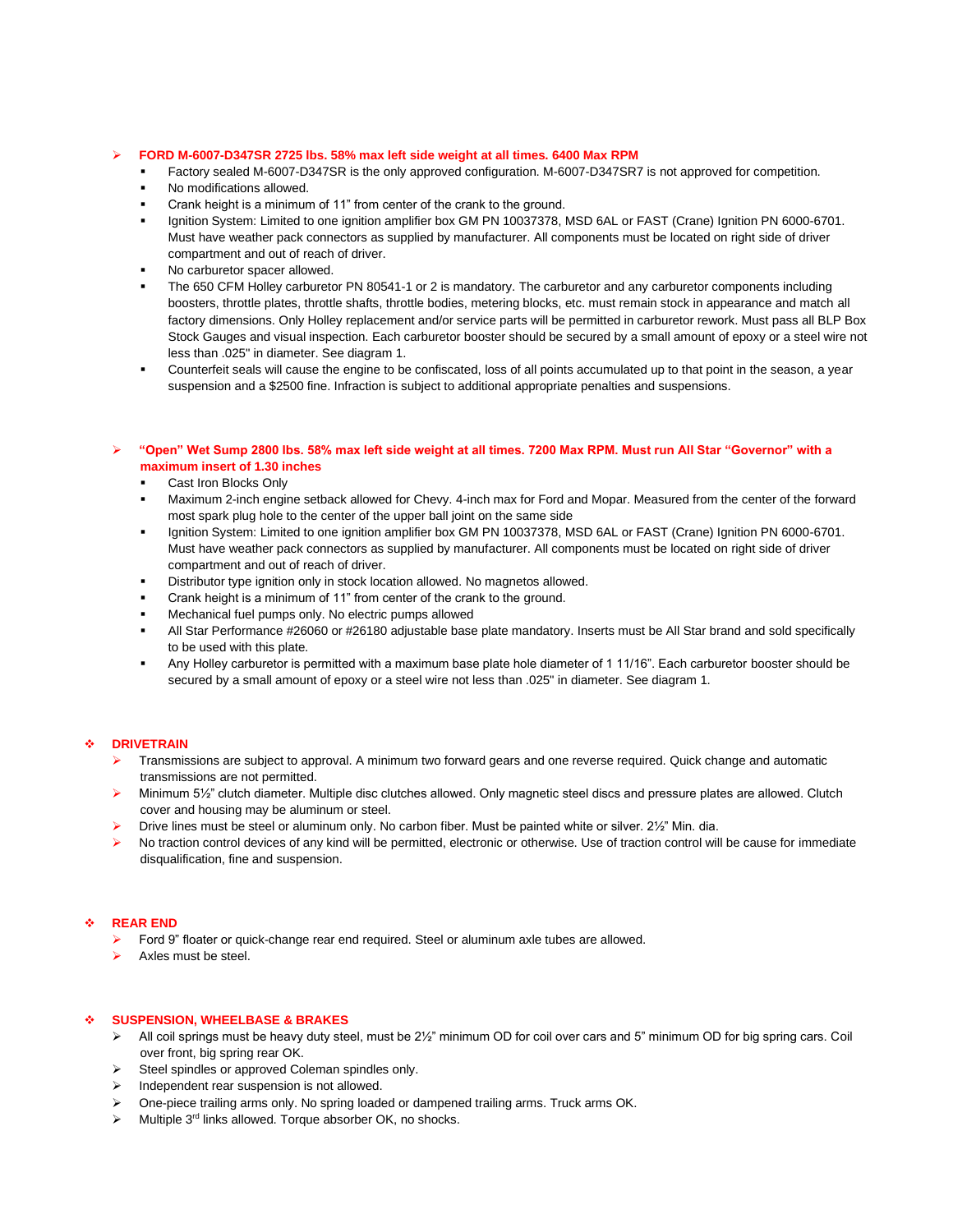- $\triangleright$  Rear sway bars are not allowed.
- $\triangleright$  Brakes must be solid mount, in good working order on all four corners. No floating calipers.
- $\triangleright$  No shock, spring or suspension adjusting devices are allowed in driver's compartment.
- $\triangleright$  Wheelbase minimum is 101"
- ➢ Any standard shock allowed. No electronic shock components allowed.
	- One shock per wheel.
- ➢ No data logging equipment at any time on race day.

#### ❖ **TREAD WIDTH**

- ➢ Fabricated front end 67" maximum (zero tolerance) measured at spindle height.
- ➢ Stock Stub 69" maximum.

#### ❖ **FRAME**

- ➢ Professionally built full steel roll cage required with 1¾" .090 tubing minimum around driver. All contact areas in driver compartment must be covered with high density padding. 16 steel gauge welded between door bars or a minimum of 16-gauge plate 40" in length and 17" high welded between the door bars and the driver's door. Any frame showing poor workmanship will not be allowed to compete.
- Added weight must be securely mounted, painted white and marked with car number.
	- Solid block only, no pellets or liquid.
	- Weight shifting devices are not allowed.
	- Lead Only. No tungsten or any other materials.
	- Penalty of \$10.00 PER LB will be assessed for weight lost on the racing surface.
- Radiator must be in stock location.
	- NO ETHYLENE-GLYCOL ALLOWED. Water only, Water Wetter type additive is permitted.

#### ❖ **FUEL & FUEL CELLS**

- ➢ Gasoline only. The gasoline must not be blended with Alcohols, ethers, or other oxygenates. It cannot be blended with aniline or derivatives, nitro compounds or nitrogen containing compounds. The only exception is a standard fuel containing up to 10% Alcohol for emission requirements and must be declared before testing. E85 fuel prohibited. Any fuel found not to be within specifications will be subject to disqualification.
- ➢ Commercially manufactured fuel cell with rubberized fabric bladder is mandatory.
	- 22-gallon max.
	- A fuel cell protector bar and minimum 22-gauge steel containers are required.
	- Minimum 8" fuel cell ground clearance.
	- 14-gauge reinforcement plates in front and behind the fuel cell recommended.
- ➢ All cars must have an OBERG Vacuum Style (preferred) or self-actuating ball valve type fuel shut off placed at the point the fuel exits the cell. This is to stop the flow of fuel to a damaged line or pump.

#### **EXHAUST**

- ➢ Strictly enforced 90 DB maximum at 75 feet.
	- **Muffler is mandatory**
	- We highly recommend no door outlet exhaust. Under car exhaust outlet is recommended.
	- **•** Cars not in compliance will not be allowed to practice or compete.

#### ❖

#### ❖ **WHEELS & TIRES**

- $\geq$  8" or 10" steel racing wheels only.
- $\triangleright$  Only approved tires are permitted.
	- Approved tires are Hoosier 8.0-15/970 purchased from Evergreen Speedway.
	- At no time are softener, additives, chemicals, enhancers or strengtheners to be applied to any tire.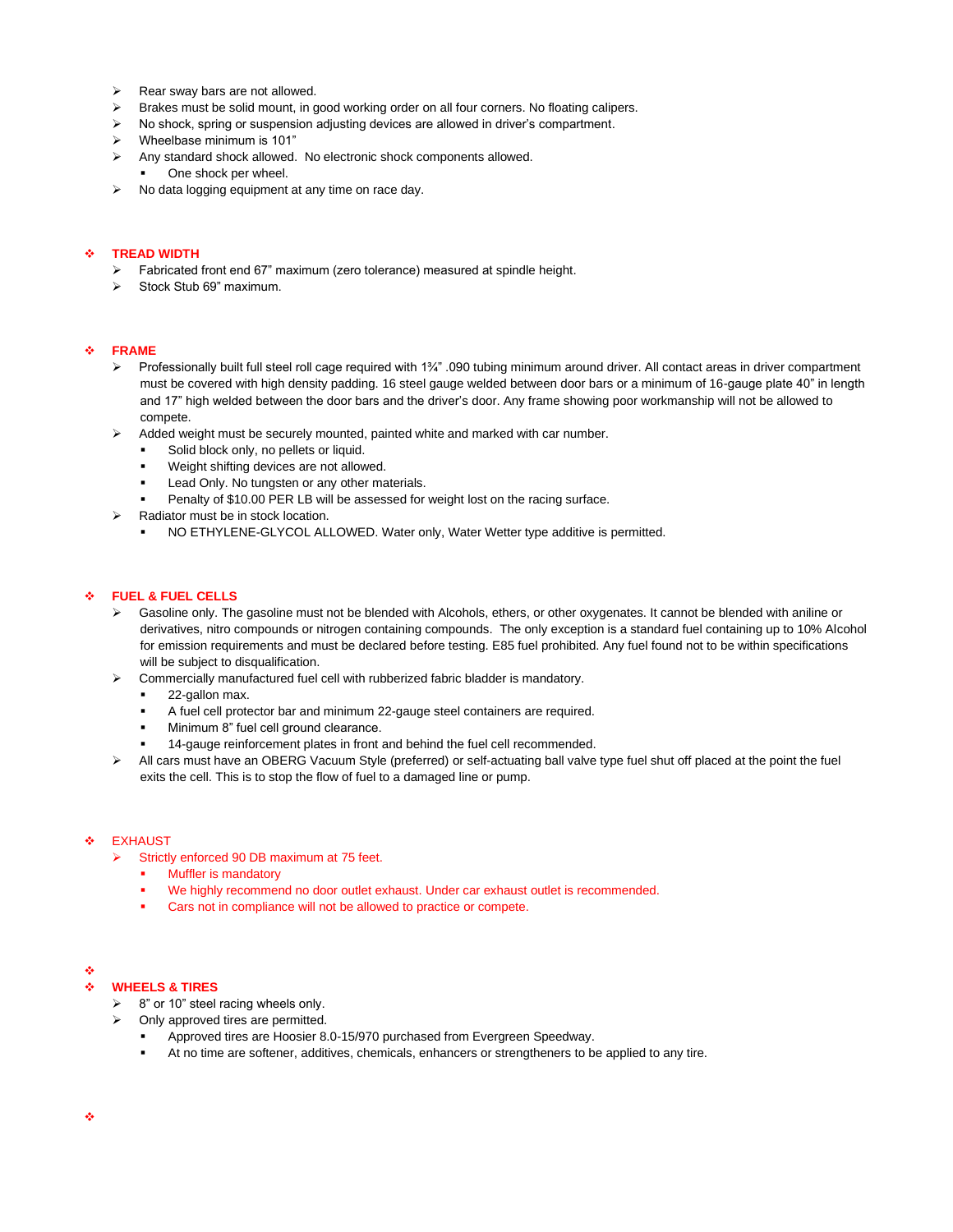#### ❖ **RADIOS**

- Radio communication between driver and spotter is required any time the car is on the racing surface.
- ➢ During main events, a spotter with driver communication is required in the specified spotter section. Spotters must check in with the spotter's official. If a driver does not have a spotter in the specified spotter's area, the car will not be allowed to compete.
- Spotters are required to scan the tower during all competitive events at Evergreen Speedway.
- ➢ Channel posted at tech trailer, subject to change. Check with Tech Director.

#### ❖ **TRANSPONDERS**

- ➢ Transponders are required. Must be mounted 15" behind the rear axle on the right frame rail.
- ➢ Transponder must be run at all times, including ALL PRACTICE SESSIONS to insure proper operation with scoring.

#### **DIAGRAM 1**

Each carburetor booster must be secured by a small amount of epoxy or a steel wire not less than .025" in diameter. Epoxy must not extend beyond the lower radius of the mounting stem (see diagram 1 below). The wire must be installed in such a manner that in case of a carburetor booster failure, the carburetor booster should remain suspended in the carburetor without any interference to the operation of the throttle shaft and throttle plates (butterflies). A minimum size hole, acceptable to track officials may be drilled through the top of the booster barrel inboard of the booster attaching stem and in the top of the choke horn on each side of the vent tube for the wire to pass through and secure each booster. Alternatively, wire can pass through the booster barrel top to bottom and attach to the holes in the choke horn or the wire can be tied securely around the mounting stems and snugly to the vent tube (see diagram 2 below). Subject to approval of tech.





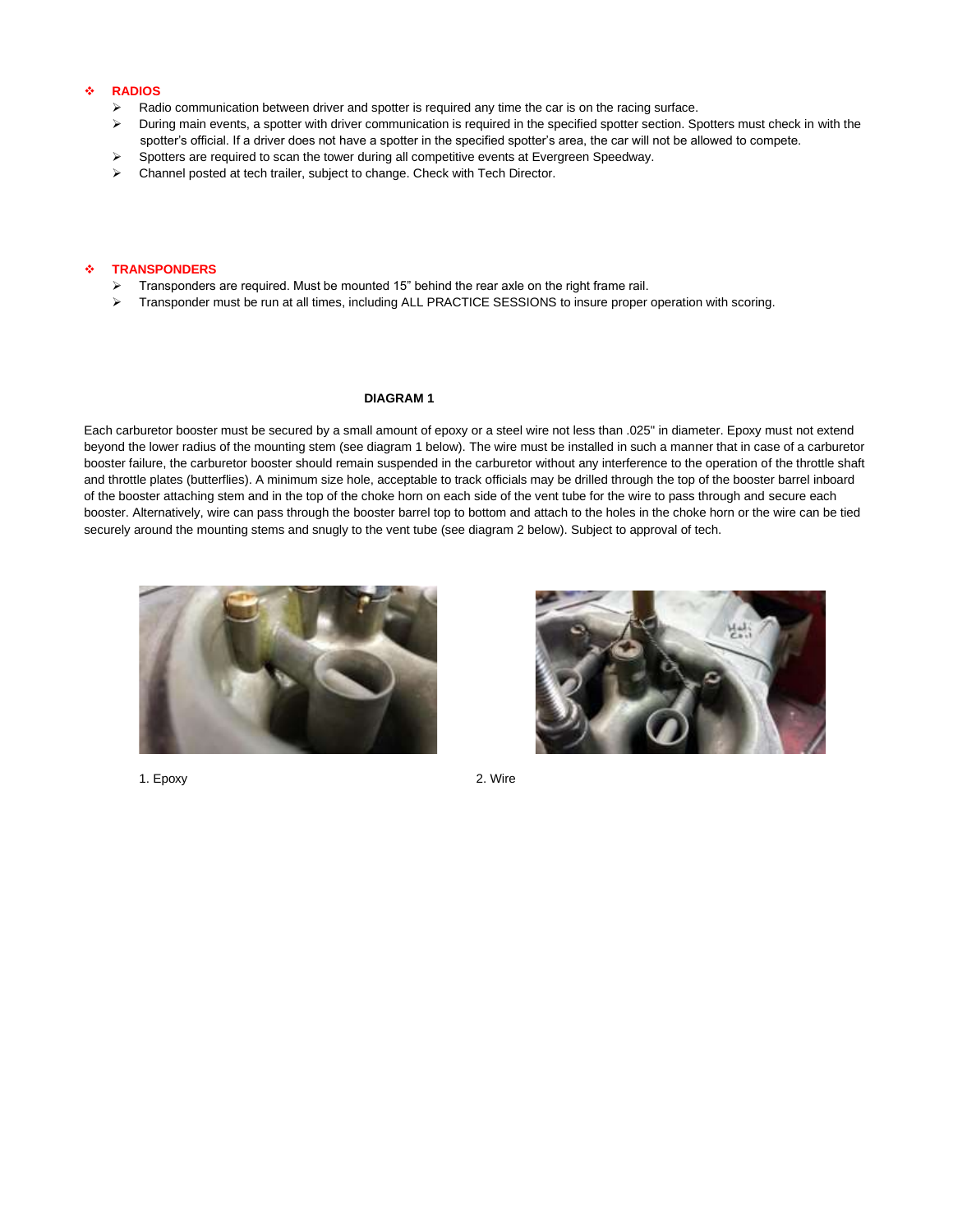## **PERSONAL SAFETY EQUIPMENT**

## **A. GENERAL**

- 1. Evergreen Speedway is not responsible for the effectiveness of any personal safety equipment.
- 2. Each competitor is solely responsible for the effectiveness of personal safety equipment
- used during an event.
- 3. Each competitor is expected to investigate and educate him or herself fully in respect to the availability and effectiveness of personal safety equipment.
- 4. It is strongly recommended that during race conditions, any crew member that steps into the car servicing area have all parts of the body protected by fire resistant clothing and/or equipment, including helmet.

## **B. PROTECTIVE CLOTHING**

- 1. Fire resistant clothing and equipment must protect all parts of a driver.
- 2. Evergreen Speedway requires that all drivers and wear a minimum two-layer fire suit, gloves, and shoes in good condition. It is recommended that all drivers wear a minimum of a four-layer fire suit, along with fire resistant underwear, balaclava, socks gloves and shoes in good condition.
- 3. IT IS THE RESPONSIBILITY OF THE DRIVER, NOT EVERGREEN SPEEDWAY, TO ENSURE THAT HE/SHE MAINTAINS, WEARS AND PROPERLY USES PROTECTIVE CLOTHING.

## **C. HELMETS**

- 1. Drivers must wear a helmet meeting the specifications set forth in The Federal Regulations, Federal Safety Standard, or meet the specifications set forth by the American National Standards Institute Inc. at all times on the racetrack.
- 2. Snell SA2015 or newer only. Full face helmets required. NO EXCEPTIONS.
- 3. The driver must wear the helmet in accordance with the directions provided by the helmet manufacturer. Any modifications to the helmet for any purpose should not detract from its effectiveness.
- 

## **D. HEAD AND NECK RESTRAINT DEVICES**

- 1. At all times during any event (practice, qualifying and competition) drivers must connect their helmet to a NASCAR and SFI approved head and neck restraint device system. The head and neck restraint device must be connected as per the manufacturer's instructions and it must be configured, maintained and used in accordance with the manufacturer's instructions.
- 2. IT IS THE RESPONSIBILITY OF THE DRIVER, NOT EVERGREEN SPEEDWAY, TO ENSURE THAT HIS/HER DEVICE/SYSTEM IS NASCAR APPROVED AND CORRECTLY INSTALLED, MAINTAINED AND PROPERLY USED.

## **E. SEATS**

- 1. Only custom manufactured aluminum seats approved by NASCAR are permitted.
- 2. All seats should have padded rib protectors and seat leg extensions on the left and right side. Full containment seats are recommended
- 3. A padded headrest approved by NASCAR is mandatory.

## **F. SEAT BELTS AND SHOULDER HARNESS**

- 1. A quick release lap belt of no less than 3" wide is required. Both ends of the lap belt and both ends of the shoulder harness must be fastened to the roll bar with Grade 8 bolts not less than 1/<sub>2</sub>" in diameter.
- 2. The shoulder harness and lap belts must be bolted so that the ends of the belts move freely. Shoulder harness must be no less than 3" wide and must come from behind driver's seat max 3" below the driver's shoulders or less than 10 degrees. Where the harness crosses the roll cage, it must pass through a steel guide welded to the cage that will prevent the harness from sliding side to side. Shoulder harness inertia reels cannot be used.
- 3. A center or submarine belt must be mounted to the lower seat frame at the bottom.
- 4. Where the belt passes through the seat edges, it must have a grommet installed, be rolled and/or padded to prevent cutting.
- 5. All seat belts and shoulder harnesses must connect at the lap belt with an approved quick release buckle.
- 6. Seat belts must be dated by the manufacturer and must not be used beyond five years after the manufacture date. Recommend replacement after two years.
- 7. It is recommended that HANS specific seat belts be used with HANS device.

## **G. WINDOW NET**

- 1. A nylon window screen is mandatory.
- 2. The window screen must be 22" wide and 16" high. It must release from top with seat belt type latches, and it must be fastened to the roll cage top bar and highest driver's door bar on the cage. Window net must be rib type made from 1" wide nylon material with a maximum of 1 <sup>3</sup>/<sub>4</sub>" square between the ribs.
- 3. All window net mounts must be welded to the roll cage.

## **H. FIRE EXTINGUISHER**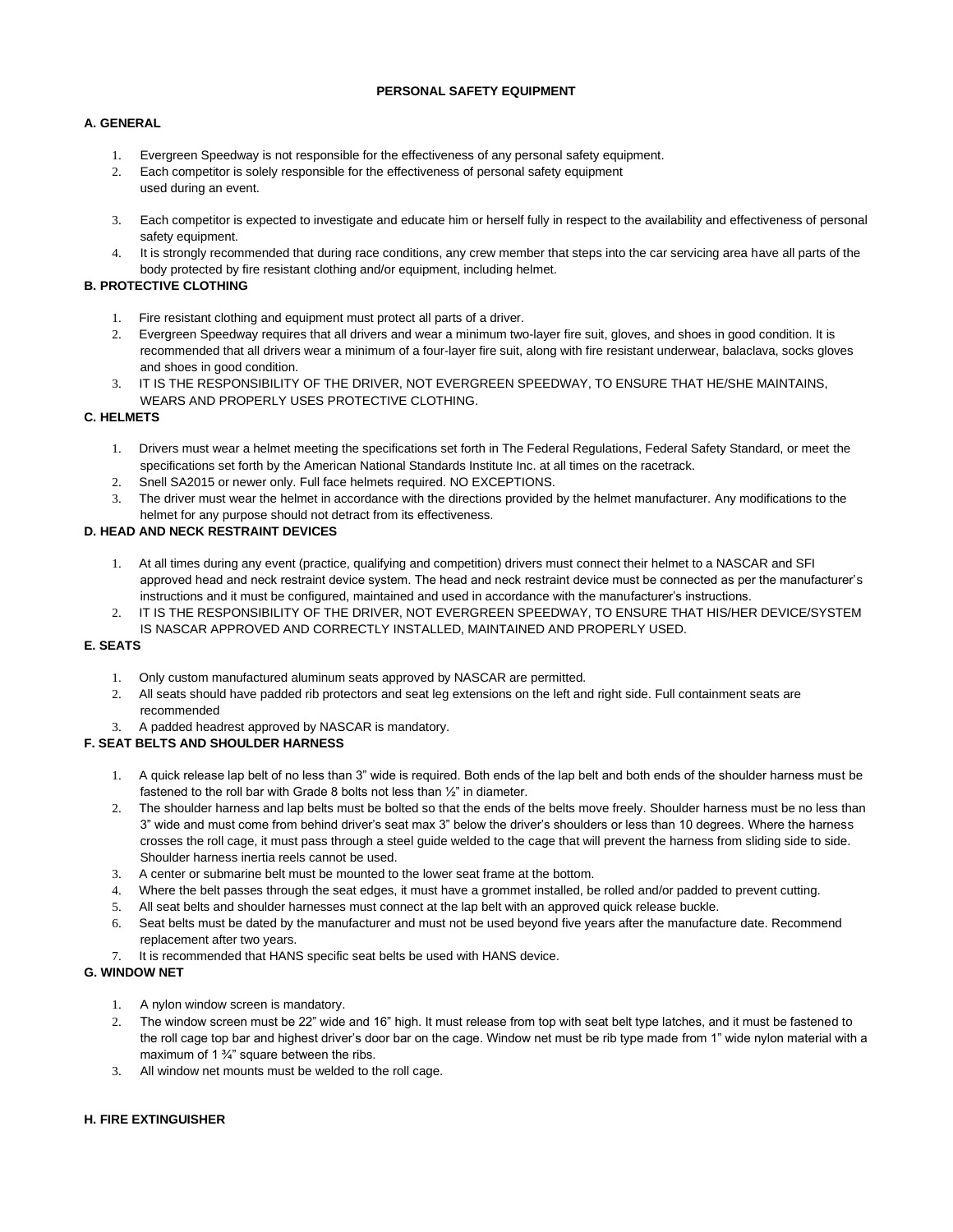- 1. It is mandatory that each car have a fire extinguisher within the driver's reach. It is strongly recommended you have a built in, fully charged Halon 1211 or equivalent fire extinguisher equipment with visible, operating pressure gauge, but it must not be dry powder or liquid type. The fire extinguisher must be securely and professionally mounted. It is recommended that the restraining pin should be removed while on the racing surface.
- 2. All entrants must have in their pit area as part of their equipment at all times a fully charged minimum 10-pound capacity dry chemical Halon or its equivalent with a visible operating gauge and current inspection certificate.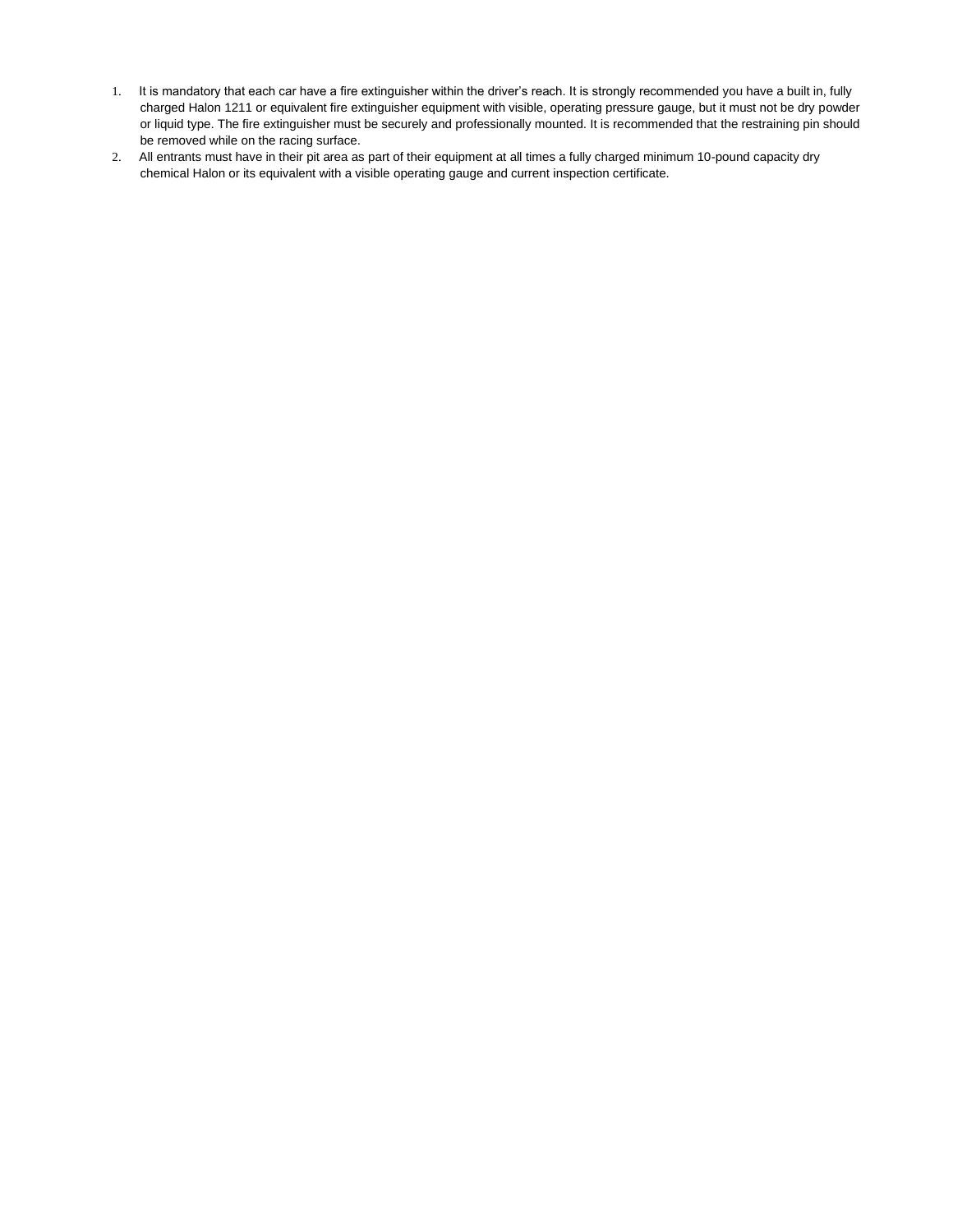#### **GENERAL INFORMATION**

All participants are expected to take pride in being part of our entertainment. Racing entertainment is what we sell to the public and we will not tolerate anyone or anything that detracts from the show. Cars in the opinion of the Officials that lack in appearance or are deemed unsafe will not be allowed to race until acceptable. All car construction rules will be decided by NASCAR tech inspectors. Burden of proof on any concern will be the responsibility of the driver.

### **ALL NUMBERS WILL BE ASSIGNED BY THE SPEEDWAY OFFICE (360) 805-6100.**

#### **WHAT TO DO IF YOU ARE INJURED IN AN ACCIDENT AT EVERGREEN SPEEDWAY**

- 1. Have the ambulance attendant check you out and fill out an accident report.
- 2. GET MORE MEDICAL ATTENTION IF NECESSARY.

#### 3. **Inform the Speedway office if you need to open a claim.**

- 3. If you have follow-up treatments, please advise your doctor of the following
- a. Your insurance carrier
- b. NASCAR insurance claim number
- c. The date of the accident
- d. The time and place of your accident
- 4. Your doctor should then bill NASCAR directly.

**It is the responsibility of the driver to ensure their car confirms to all rules and regulations at any time while on the racing surface or anywhere on premises. This includes practice, qualifying and competitive racing.**

©2022 Evergreen Speedway. All Rights Reserved